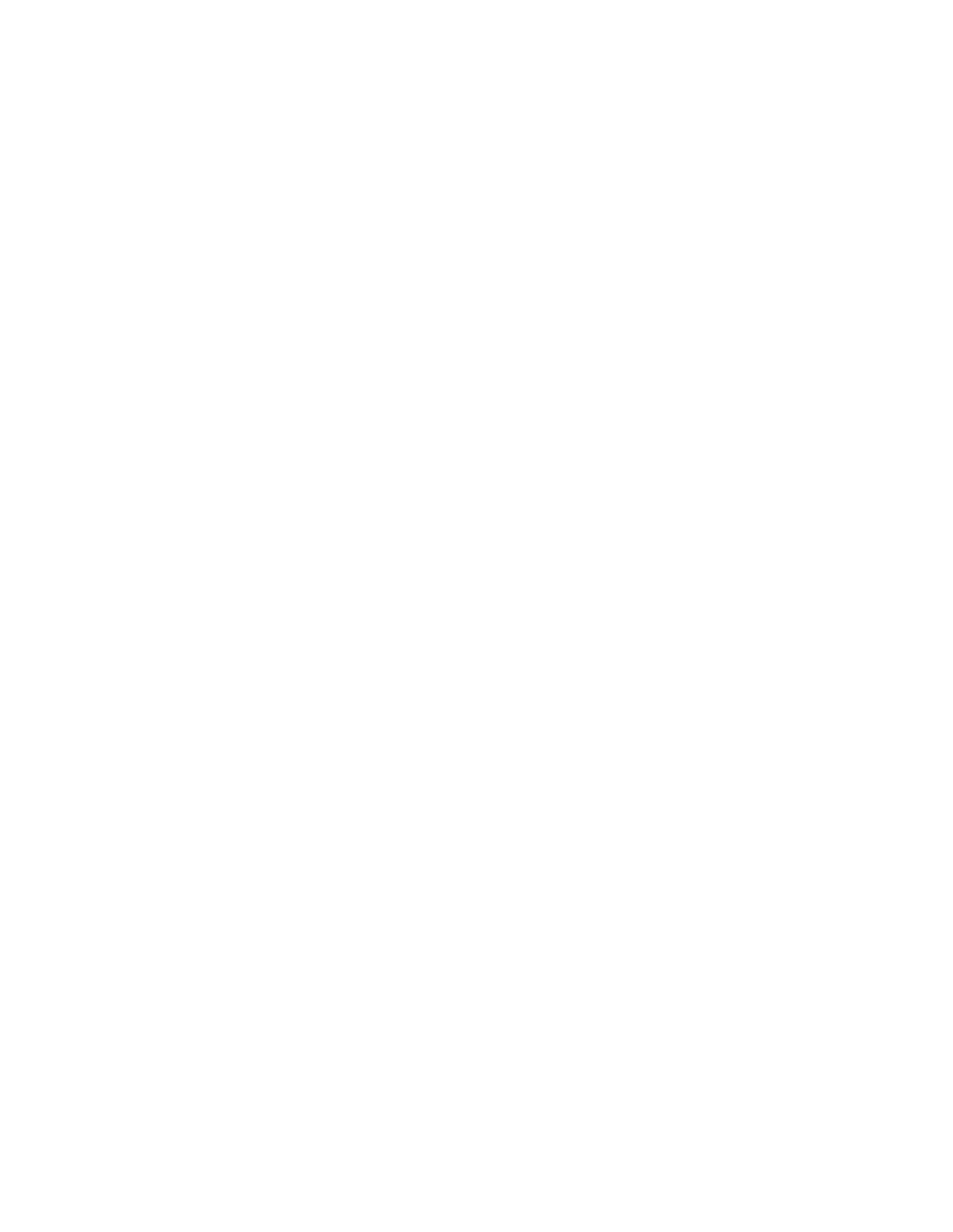# SUMMARY OF SUBMISSION SASKATOON MUNICIPAL CULTURE PLAN



Saskatoon's first municipal culture plan was adopted by Saskatoon City Council in September 2011. The purpose of the Culture Plan is to establish a shared vision for culture in Saskatoon and to provide a set of guiding principles, strategic directions, objectives and specific actions for implementation over the next five to ten years to ensure Saskatoon reaches its greatest potential as a culturally vibrant and creative city.

The Plan is significant in that it emphasises the value of cultural investment rather than the cost of culture. For Saskatoon, this means considering culture when planning for priorities ranging from urban design, youth engagement, recreation programming, economic development and neighbourhood and downtown revitalization projects. At an essential and strategic level, what the process embraced for the development of this

culture plan – which included both a community advisory committee and an internal, technical steering committee, was about no less than integrating culture as a key lens for considering economic development, sustainability, social inclusion and key cultural policy.

As adopted by City Council, the Plan lays out a 5–10 year vision for culture in Saskatoon and is built around six strategic directions:

- 1. Arts sector support
- 2. Heritage
- 3. Youth
- 4. Diversity
- 5. Neighbourhoods
- 6. City Centre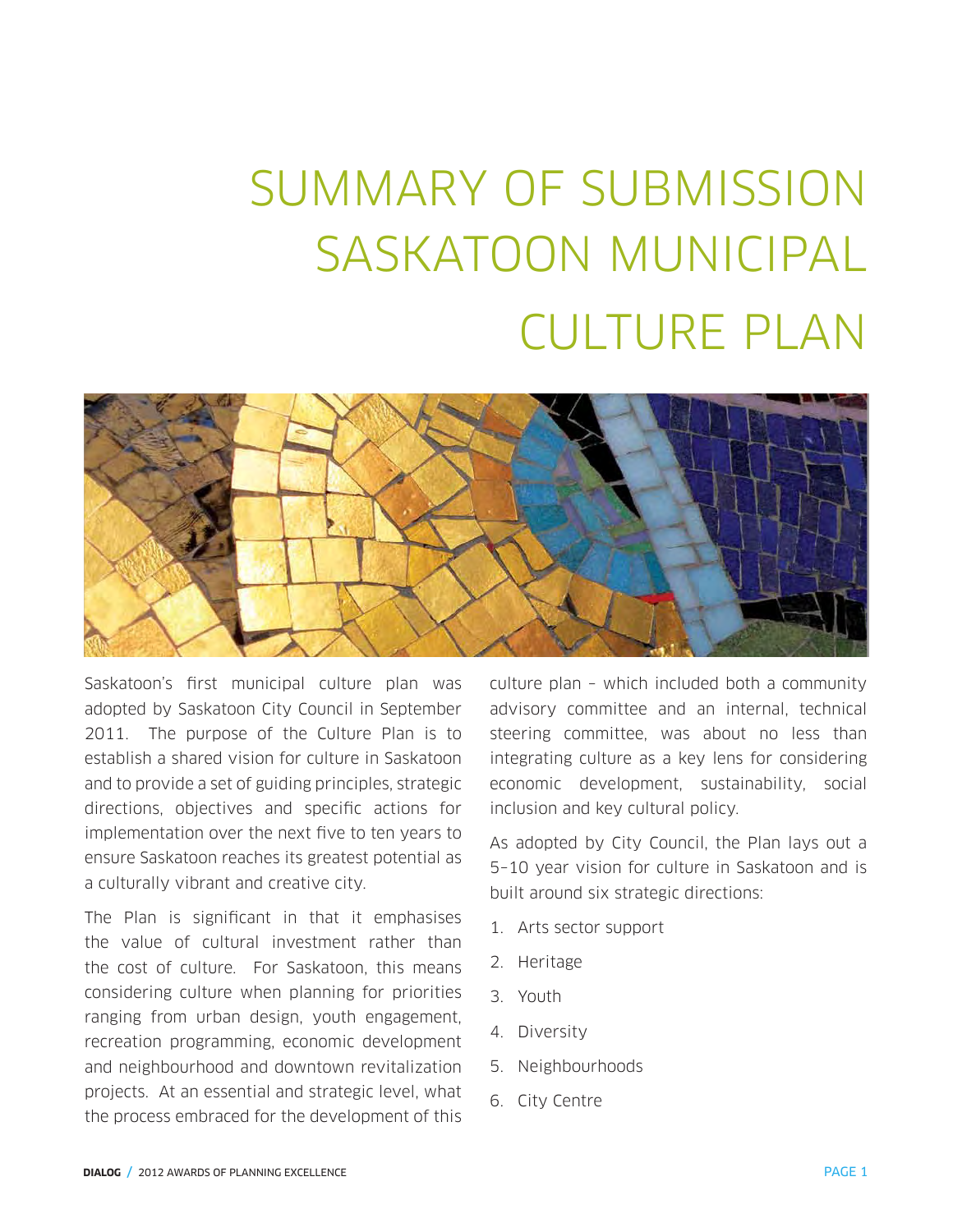Rooted in a vision for culture that was generated through an extensive public forum, the Plan articulates the role that the City of Saskatoon will play in culture in the future, specifically as an enabler, convenor, broker and facilitator. In summary, the Culture Plan is about:

- Supporting economy including the creative sector;
- Attracting and retaining youth;
- Ensuring that we have a thriving and lively downtown;
- Our neighbourhoods maintaining their character and unique identity;
- Residents of all ages and income levels having access to arts and cultural opportunities; and
- Positioning the arts as a way to build bridges between cultures.

A key objective of the municipal cultural planning process was to ensure the integration of culture into the fabric of urban life, by making connections between every day municipal decision making and actions that serve to promote, elevate and accentuate the culture of the city. Doing so was about building upon the unique identity of the City of Saskatoon as a key place-making asset that the culture plan could serve to facilitate across a variety of disciplines.

The Saskatoon Culture Plan represents one of eight themes that were addressed in a broader Community Visioning Initiative. From the Fall of 2010 to the Spring of 2011, Saskatoon residents were engaged to talk about what matters to them, what they liked and valued about Saskatoon, what they wanted to improve, and what they aspired to achieve as Saskatoon grows. The resulting Community Vision feeds into the City's Strategic Plan and guides the City's policy and decision making as we continue to grow and develop. Strategic Plan 2012-2022 is a roadmap that prepares the City and community for the challenges ahead for this growing city.

Culture is well placed within the Strategic Plan, being referenced in the Vision, Mission and Strategic Goals. Specifically:

Strategic Goal - Quality of Life states that "our neighbourhoods are complete communities that offer a range of housing options, employment opportunities, art, culture and recreational facilities and other amenities". It also goes on to state that "culture thrives in Saskatoon where diverse traditions, religions and languages are respected and celebrated". Implementing the Municipal Culture Plan is identified as one of the strategies to achieve this goal.

Strategic Goal - Sustainable Growth states that "our city centre is a vibrant hub for culture, commerce and civic life", with an identified strategy of "establishing the city Centre as a cultural and entertainment district ..."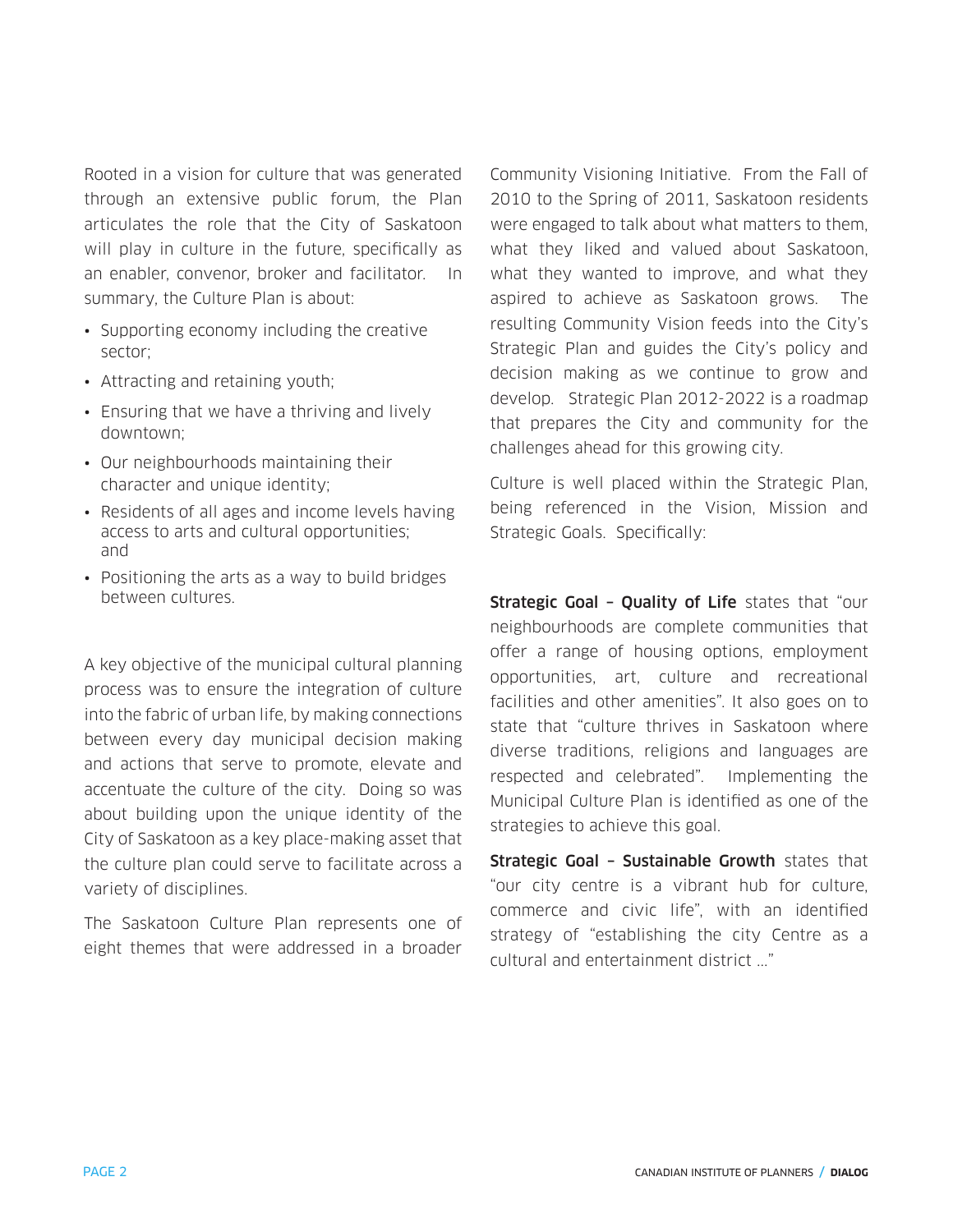### INNOVATION & CONTRIBUTION TO THE PROFESSION

Municipal culture planning has been defined as:

a municipally-led process for identifying and leveraging a community's cultural resources and integrating culture across all facets of municipal planning and decision making.

As such, it is emerging as an exciting and important tool for building capacity around the relationships between place, culture, sustainability and economy.

Whereas land use planners sometimes struggle to find a framework for placemaking that is broad enough to encompass all of the many pressures that have an impact on successful city building, the City of Saskatoon – in the context of its new Culture Plan – has embraced a framework for strategic planning within the municipality that links together various disciplines in a value-based framework that places the aspirations of the community at its center.

In doing so, it becomes possible to conjoin decision-making in real estate with engineering; in corporate services with social services – across all sectors. By clarifying what is valued by the culture of the city, policy frameworks across departments have been aligned in unique and interesting ways, ensuring that the traditional silos of municipal bureaucracy are confronted anew. This approach to municipal decision-making has lead to a heightened awareness of the impacts of culture on all aspects of quality of life.

These ideas are highly transferable to other context. In many ways, Culture Planning provides a framework for re-envisioning how municipal departments align their priorities to ensure shared objectives are transferable from one department to another.

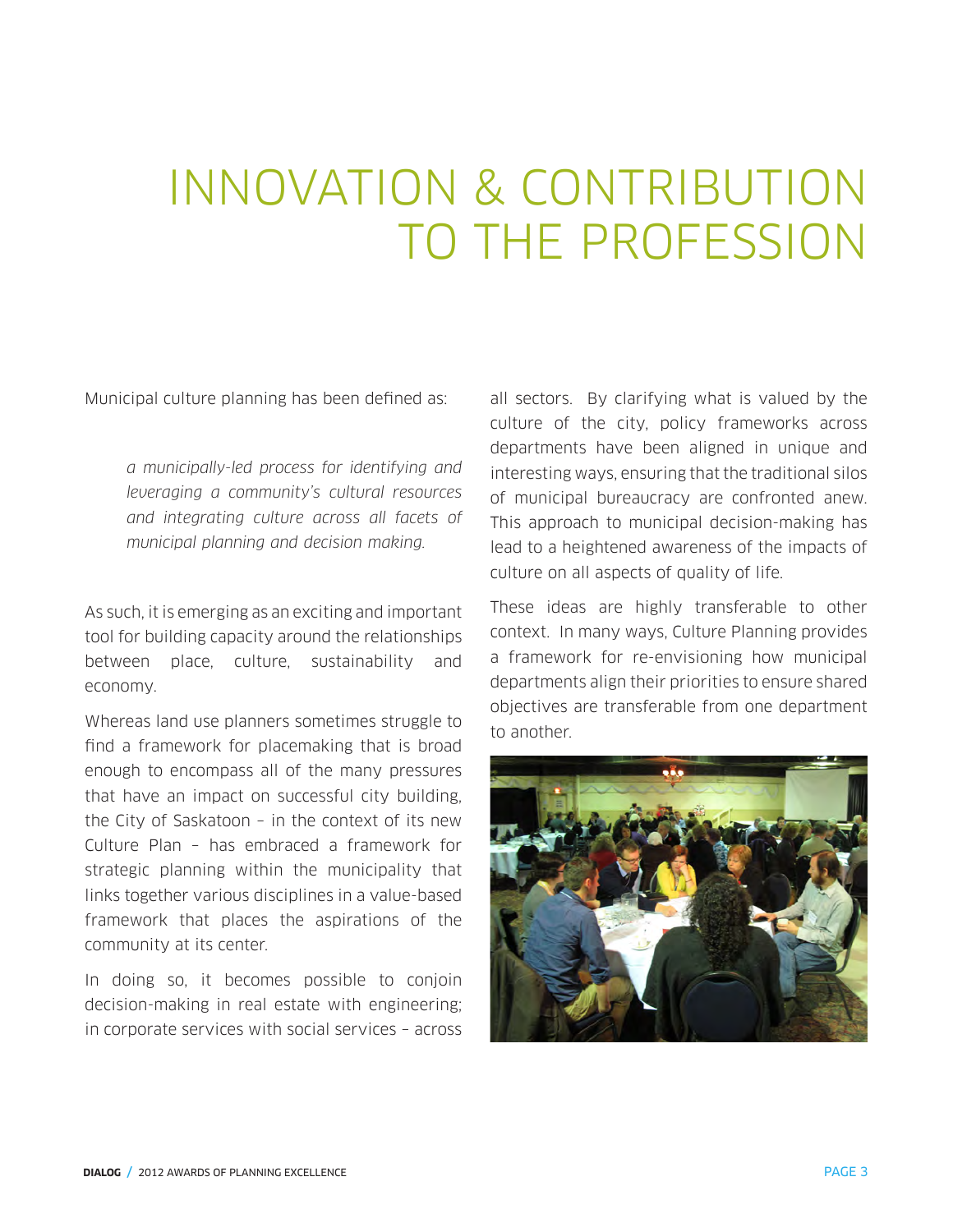

Workshops in progress

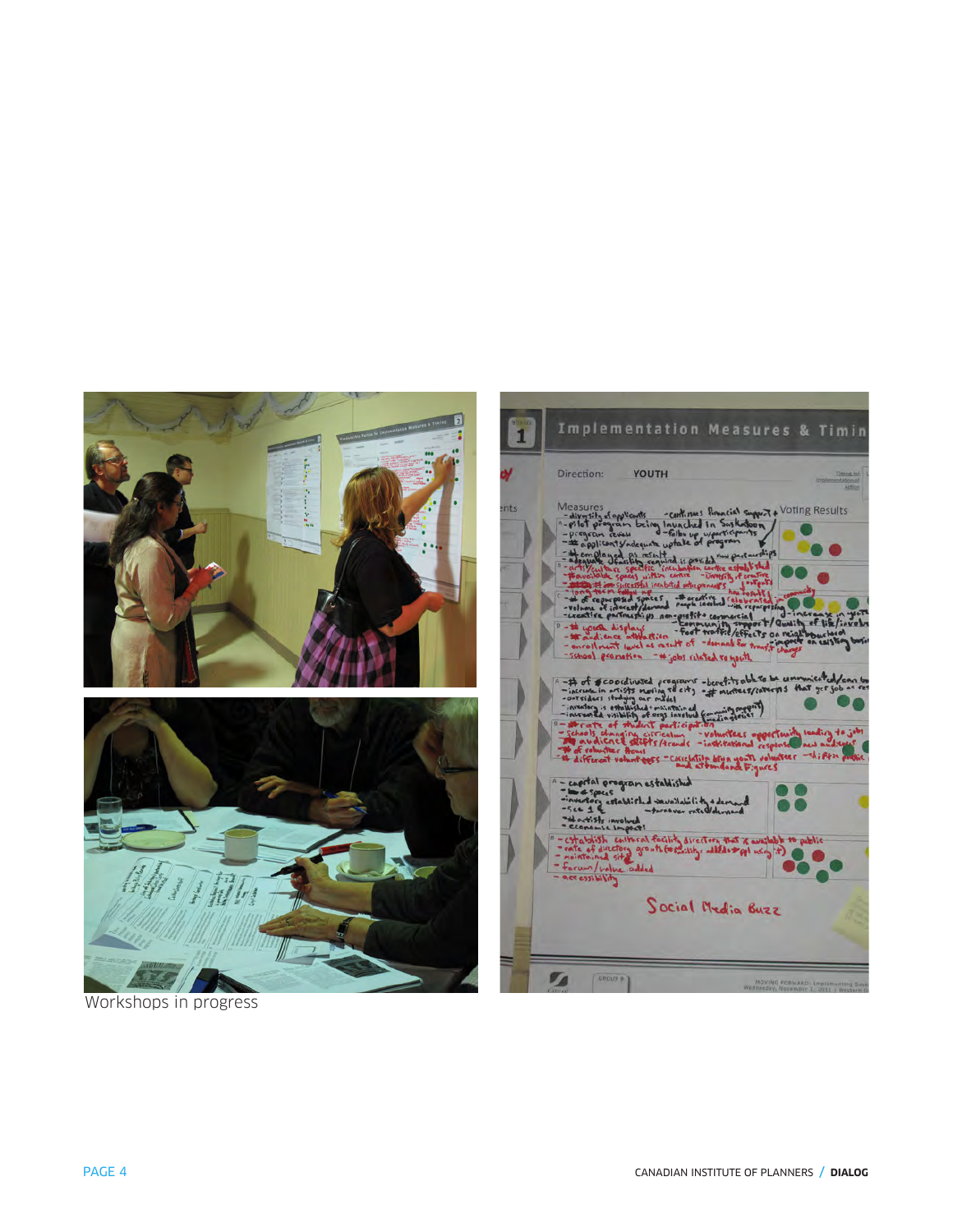### METHOD

The Saskatoon Plan was developed collaboratively by City staff, community arts and cultural stakeholders, and Saskatoon residents. Key to the Plan's success was the hiring of a consulting team led by Jennifer Keesmaat of the firm DIALOG (formerly Office for Urbanism), in partnership with cultural planning experts Greg Baeker of Authenticity, and Marian Donnelly of Inner Circle Management. Their work was divided into 3 phases and took place over a period of 23 months between October 2009 and September 2011:

**Phase 1:** Audit and analysis of existing policy approaches and cultural activities in Saskatoon.

**Phase 2:** Creation of a "Directions Document" that outlined suggestions for stimulating and supporting cultural initiatives.

Phase 3: Completion of the Culture Plan with detailed short-term and long-term recommendations.

Acquiring a first-hand account of the cultural landscape in Saskatoon was an important early step in the consultation process. On November 10 and 12, 2009, stakeholders from various arts disciplines and cultural perspectives were invited to meet with the consultants and Community Development Branch staff (Project Team) in the

Mendel Art Gallery Auditorium. Attendees included representatives of dance, theatre, visual arts, literary arts, music, heritage, Aboriginal, museums and galleries, as well as educational institutions, and tourism and business organizations. The interviews provided an opportunity for the consultants to undertake preliminary research on the opportunities and constraints associated with development of arts and culture in Saskatoon. On November 11, 2009, the Project Team took a day-long tour of cultural spaces, places, and facilities across Saskatoon.

In the period following these initial consultations, and as part of the audit and analysis phase, the Project Team identified nine "Drivers for Change" (Drivers) that influence culture in Saskatoon. These Drivers were tested at meetings on February 3, 2010, with the Steering Committee, the Advisory Committee, the Municipal Heritage Advisory Committee, and the Visual Arts Placement Jury. The Drivers were a key aspect of the culture planning work in that they helped the Project Team understand the internal and external forces that influence arts and culture in Saskatoon.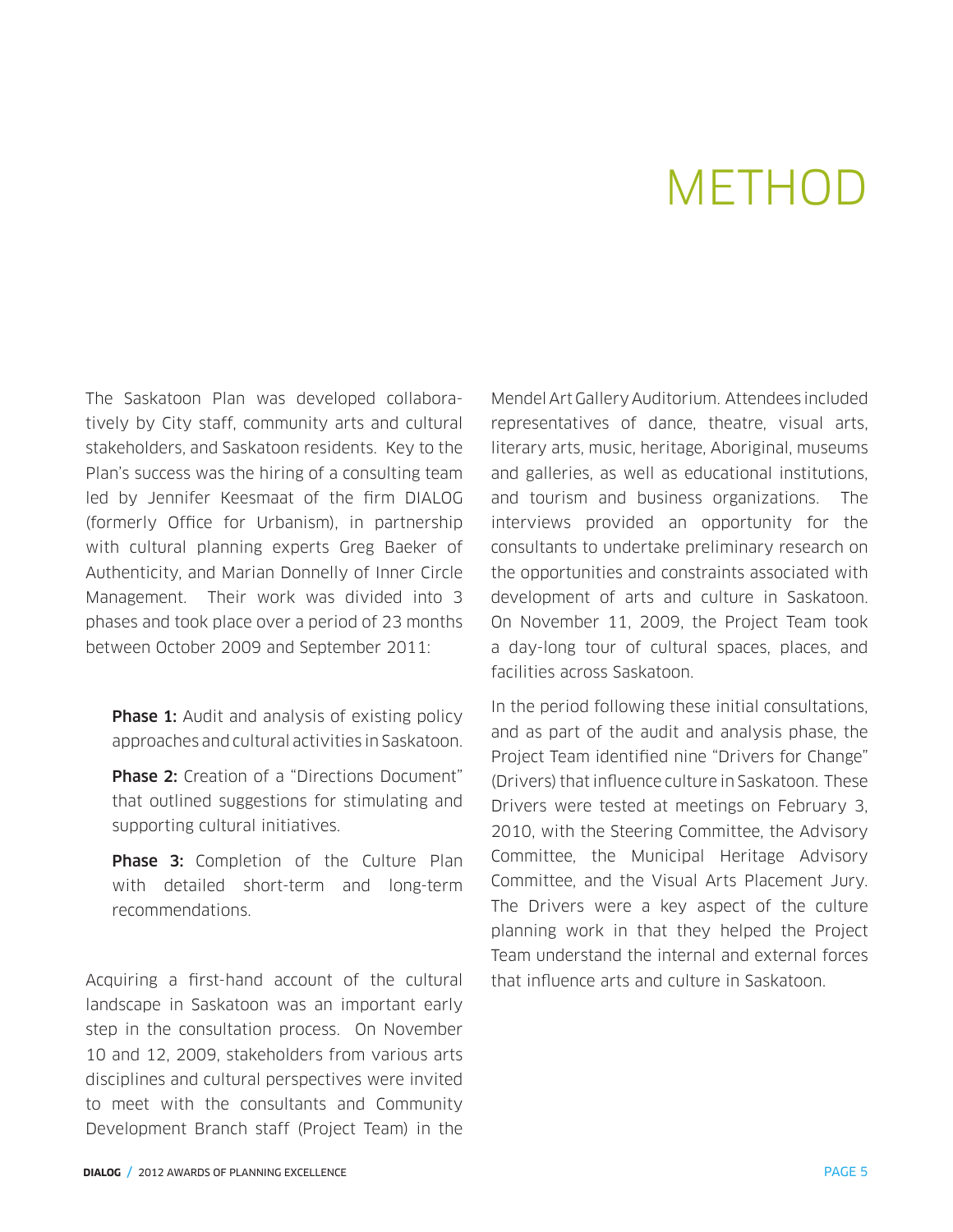# METHOD (cont'd)

The Drivers, outlined in more detail in the Culture Plan, were as follows:

- 1. Sustaining Partnerships;
- 2. Pursuing Policy Alignment;
- 3. Shifting Demographics;
- 4. Cultivating Connections with the University of Saskatchewan;
- 5. Capturing Tourism Potential;
- 6. Culture in Neighbourhood Planning;
- 7. Building on "Creative Hubs";
- 8. Celebrating Many Cultures; and,
- 9. An Emerging and Strong Economy.

The nine Drivers kick-started Phase 2 of the project with a Cultural Stakeholders Planning Forum (Forum) held at TCU Place the evening of March 4 and all day March 5, 2010. The evening session was attended by 125 people, while the full-day workshop attracted 105. The Forum was an important step in the development of the Plan in that it provided stakeholders with an occasion to reflect on what culture means to our community and to discuss the possibilities that exist to advance cultural endeavours in Saskatoon. Further, through interactive panel sessions and facilitated group work, participating stakeholders had the opportunity to help identify an early vision for culture by identifying values and then supporting principles.

Using the ideas and input gathered at the Forum, the consultants proposed six strategic directions for the Plan. These directions were discussed, tested, and refined through a series workshops held in April 2010 with the Steering Committee, the Advisory Committee, and a selection of City staff from various departments.

**Phase 2** also provided the Administration with an opportunity to align the development of the Plan with the Saskatoon Speaks, Shape Our Future community visioning initiative. The Saskatoon Speaks City Summit provided a unique opportunity to link culture into the broader discussion of community values and aspirations for the city as it grows to a population of 500,000 over the next 50 years. References to culture were found and discussed in many of the focused themes at the Visioning Summit: Economy, Shaping Growth, Social Well Being, Environment, City Centre, Moving Around, and Recreation and Culture.

With the input from the fall 2010 Saskatoon Speaks sessions, the Project Team was able to refine all of the input, gathered to that point, into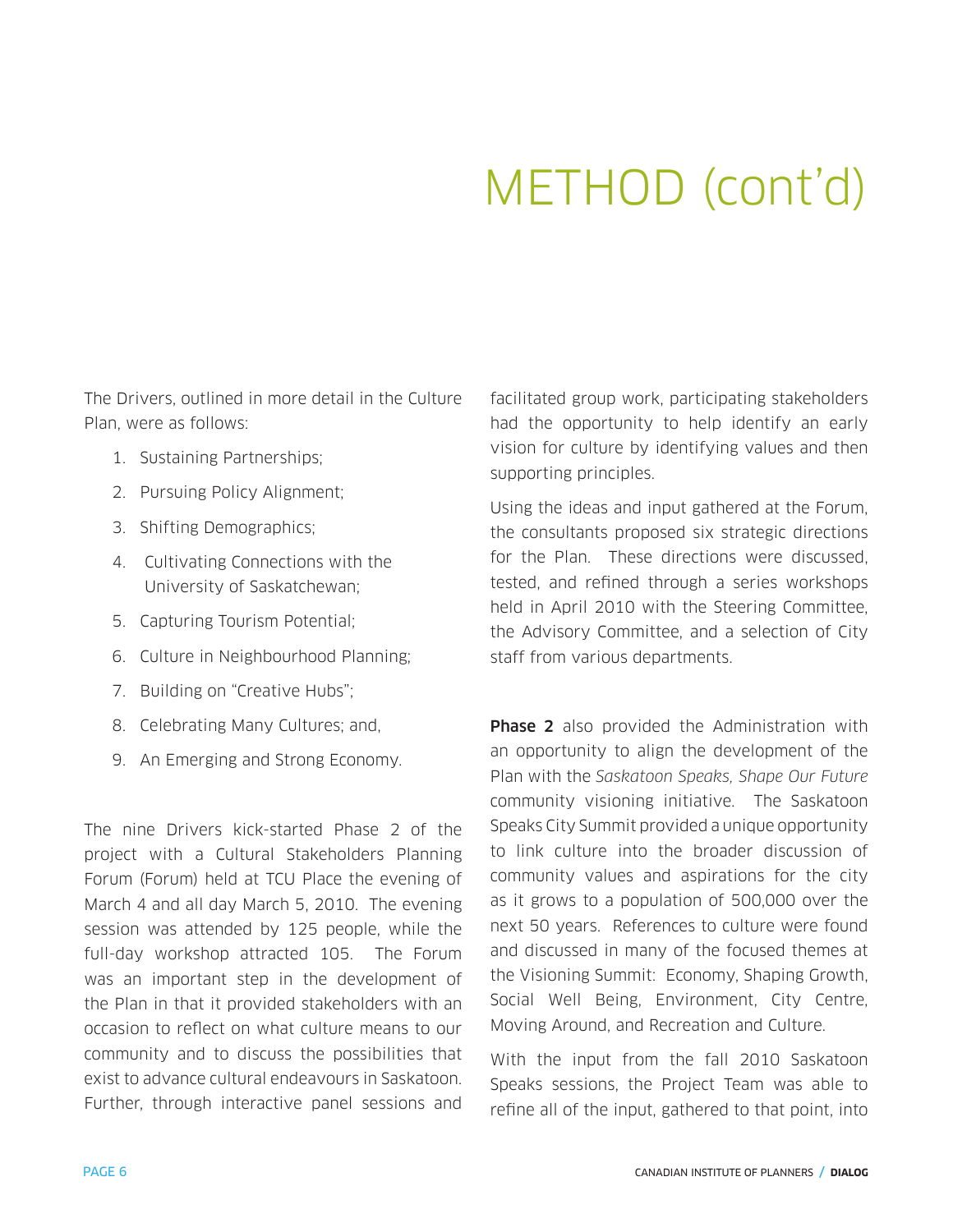# CLARITY OF GOALS

a draft framework for the Plan. This framework, which included a draft vision, guiding principles, and strategic directions, was presented to City and strategic directions, w<br>Council in November 2010.

**Phase 3** of the project kicked off with over 200 residents attending an Open House on December 2, 2010, as part of the Saskatoon Speaks Open House and Focused Visioning Workshops series, where interactive panel displays were used. The public had an opportunity to review, discuss, and comment on the draft directions and strategies being proposed for the Plan. Following review of the comments and suggestions received from the December Open House, a revised vision for culture in Saskatoon, along with suggested action items, was made available for public review and comment at the Saskatoon Speaks "What You Said Forum," held March 16, 2011. poond had all opportunity to review, albeboo, o to the vital conditions, then be concerted det.  $s$  strengthening cultural development and the article of the article of the article of the article of the article of the city, and raising  $\alpha$ 

After further refinement, the Plan was adopted by City Council and presented on September 12, 2011, and funding was identified to proceed with an Implementation Workshop to initiate the first actions identified in the Plan.

#### CLARITY OF GOALS & OBJECTIVES

This can be assessed through a review of the document, wherein the goals are clearly stated and strategies are subsequently outlined to respond to these goals and objectives.



Figure 2. Framework of the Culture Plan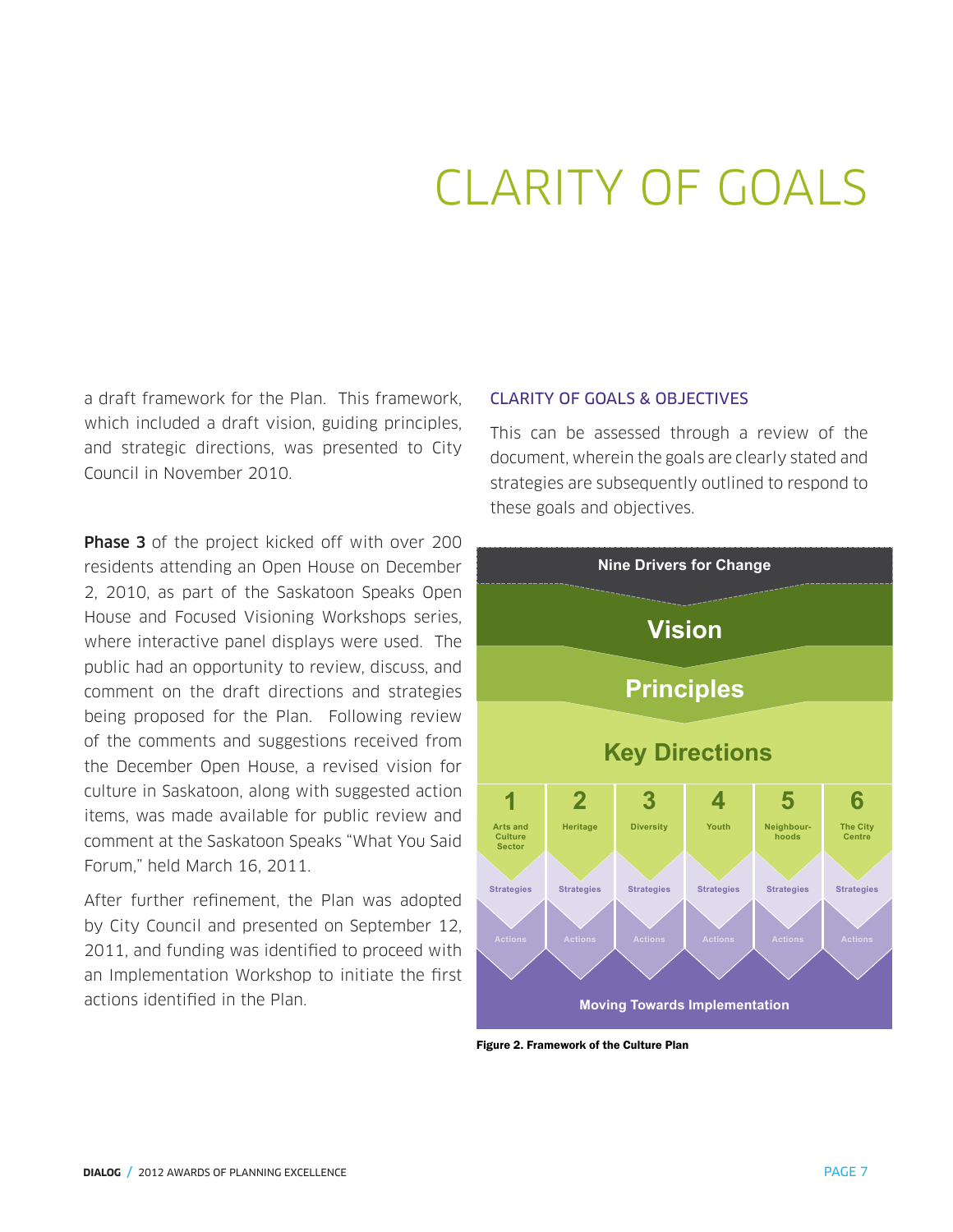### IMPLEMENTATION

#### IMPI FMFNTATION

The development and subsequent adoption by City Council of the Saskatoon Culture Plan was only a first step. To move beyond this stage and toward implementation it was deemed important to generate positive support both inside the municipality with staff and City council, and across the community. To this end, a Culture Plan Implementation Forum was held on November 2, 2011 to:

- Provide an overview of Saskatoon Culture Plan including six signature actions;
- Discuss the steps to implementation Where we all fit in: City's role and the community's responsibility; and
- Identify indicators of success how we measure the Culture Plan's effectiveness.

While not all strategies or actions as identified in the Culture Plan are the sole responsibility of the City, the City does have a role to play as an enabler, convenor, broker and facilitator. This approach reflects the cross-cutting nature of cultural planning and development, as well as its connection to sustainable city-building. In short, ensuring cultural vitality is the responsibility of many players in the community and within the Corporation of the City of Saskatoon, a sentiment that was validated at the Forum. A copy of the "Moving Toward Implementation: Workshop Summary" is included in this application.

From here, the City is planning an annual Community Forum that brings all interested arts and cultural stakeholders together for a Culture Plan "check-in" (or progress report) and to discuss arts and cultural issues of the day. Future Forum themes will be directly linked to the Strategic Directions outlined in the Culture Plan, including promoting cultural diversity, enhancing heritage preservation, attracting and retaining youth, and enabling the creative economy.

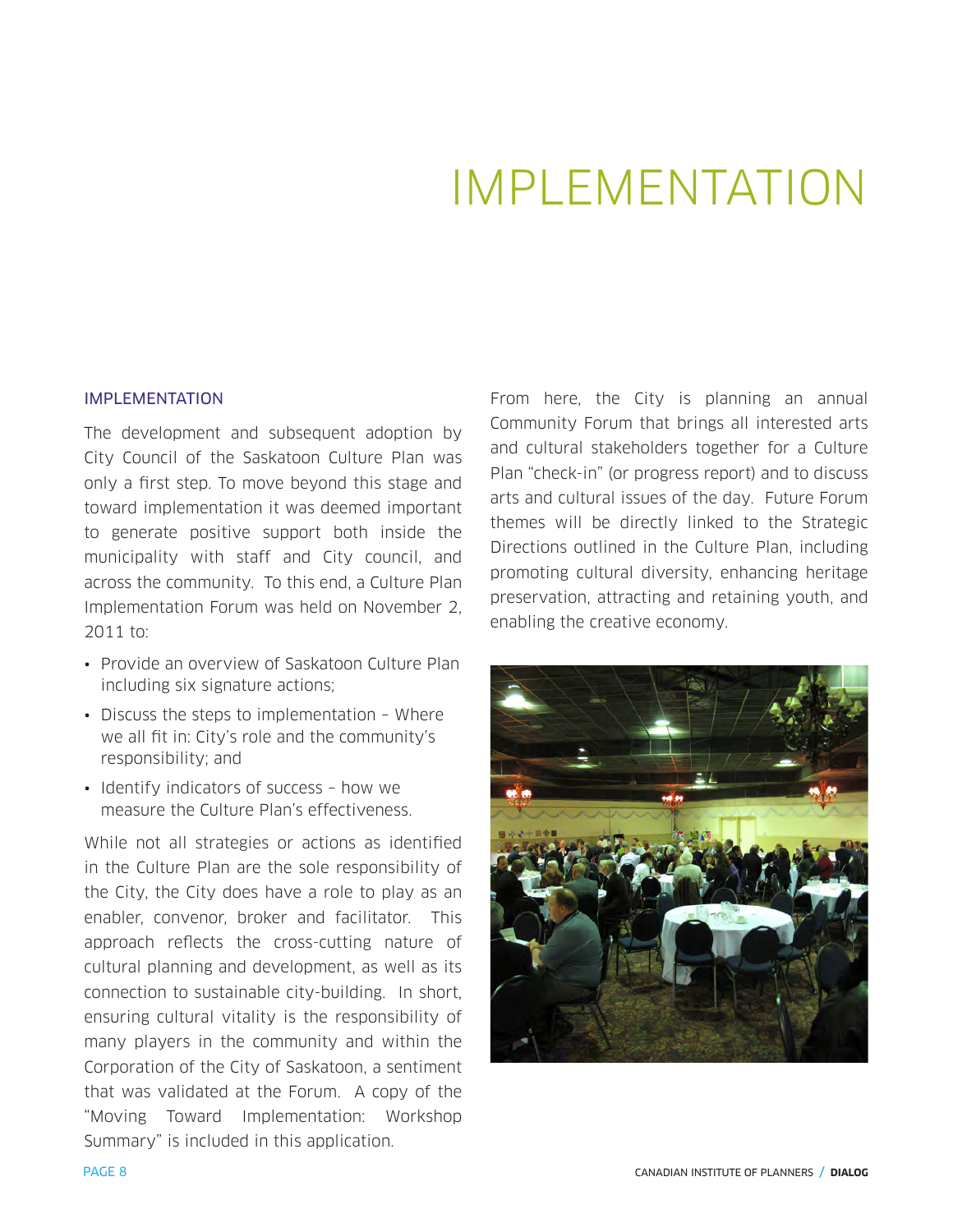# OVERALL PRESENTATION & PUBLIC ENGAGEMENT

#### OVERALL PRESENTATION

Copies of the Saskatoon Culture Plan are included in this application.

The intent was to create a document that:

- Could be easily copied and distributed;
- Is broad enough to be compelling to diverse audiences;
- Is short and specific enough to hold the attention of City councillors;
- Contains a clear rationale for positioning culture as an investment as opposed to an expense; and
- Serves as a tool to guide implementation.

The document has been widely distributed by the City of Saskatoon, both electronically and in hard copy. All attendees at the Implementation Forum were given a hard copy, and the plan was used as a tool throughout the workshop. In addition, an Implementation Handbook was prepared as an outcome of the workshop, summarizing key actions and measures. This too has been widely distributed, and has been reprinted several times due to the large interest and demand.

#### PUBLIC ENGAGEMENT

The Plan was the result of extensive community engagement. At the outset, two committees were struck to act as review and advisory teams throughout the project. A Steering Committee was established as an "internal reality check" and was comprised of City staff from key departments and branches to provide guidance throughout the planning process. An Advisory Committee of community leaders in Saskatoon's arts and cultural sector was also struck, serving as the "external reality check" providing sector insight to the Project Team. In addition, the draft Plan was widely circulated and an extensive set of comments were reviewed and collated, dramatically enhancing the specificity of the final Culture Plan.

Over the course of two years, a number of public engagement tools were used to elicit ideas, seek feedback and to test drafts of the Plan. They included a dedicated webpage, newsletters (included as part of this application), stakeholder interviews, workshops and interactive public forums. Using these tools, the project team heard from:

- a wide range of City Departments and Branches,
- not-for-profit arts, heritage and cultural organizations,